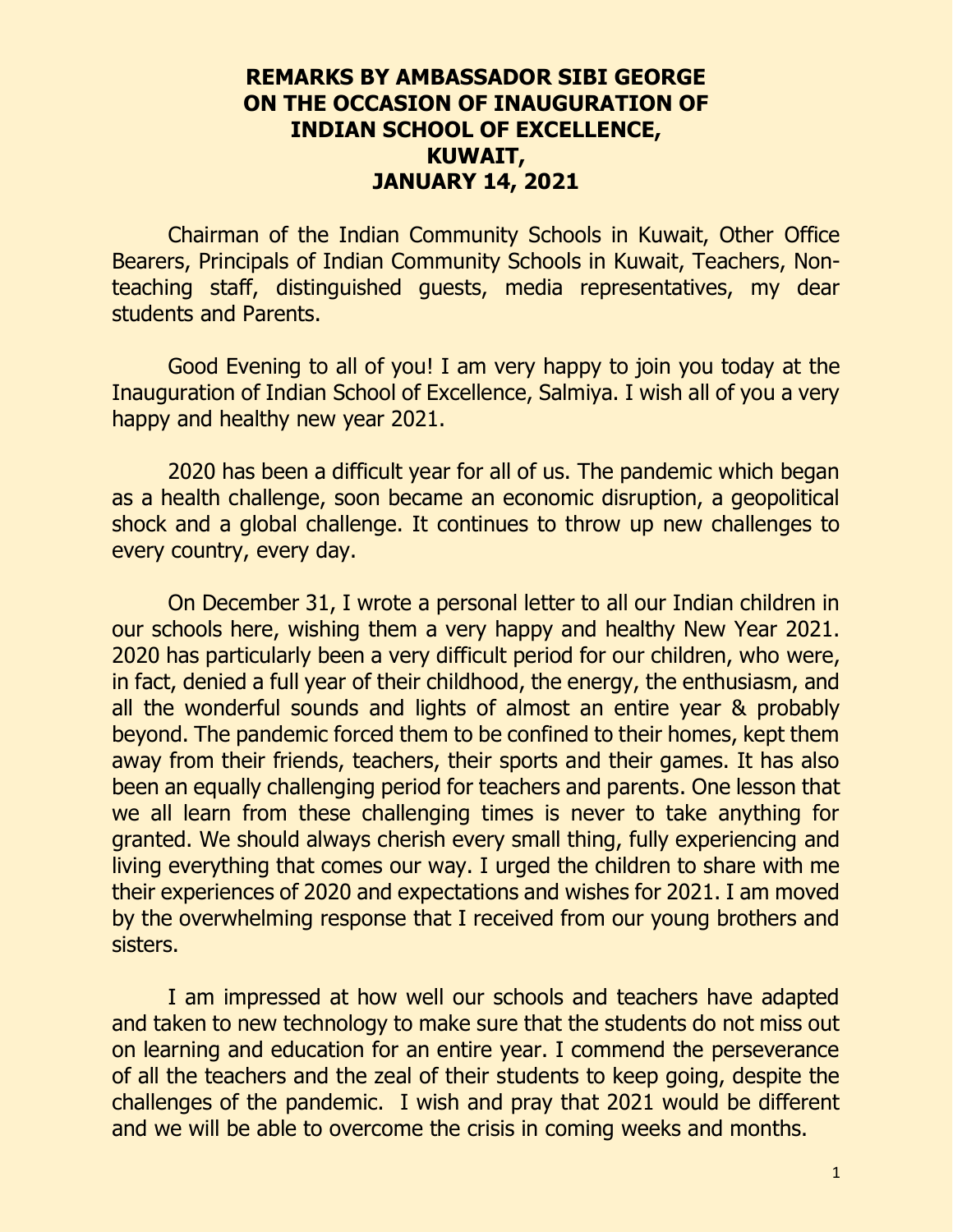I would like to express my sincere thanks to His Highness the Amir Sheikh Nawaf Al Ahmed Al Sabah and His Highness the Crown Prince Sheikh Mishal Al-Ahmad Al-Jaber Al-Sabah and the leadership of the State of Kuwait for the effective handling of this pandemic crisis. The strategies that the leadership of Kuwait adopted worked well and today Kuwait has emerged a role model in effective handling of the Covid 19 situation.

India too is a success story when it comes to handling of Covid 19 crisis. It being a large population, 1.3 billion people,  $1/6<sup>th</sup>$  of the total population, the number of cases always appear big. But the fact is that India's recovery rate is one of the highest in the world, the recovery rate today is over 96.5%, active cases are just 2% and death rate is as low as 1.4%, one of the lowest in the world. India has undertaken over 180 million tests till date, on an average a million tests each day.

An 'all India approach' that our leadership adopted has yielded positive results. India, as the 'pharmacy of the world', today, is in the forefront of the global fight against the pandemic including through our successful indigenous vaccine development programme that benefits not only India, but the entire world.

At the same time, we must remember that the crisis across the globe is far from over and we need to remain alert all the time. I am confident that we will be able to overcome these difficult times in the coming weeks.

The opening of this new school today is a very happy moment. It is indeed a re-confirmation of our confidence in the gradual return to normalcy of life. It is a signal to all, particularly to our community here, that our life is returning to normal and 2021 is going to be a year of recovery. I am confident that this would also help recover the morale of our diaspora, particularly young students, teachers and parents, in these difficult times.

I am particularly happy that we witness this inauguration in the year when we would celebrate the 60<sup>th</sup> anniversary of establishment of diplomatic relations between India and Kuwait. I see this as one of the shining symbols of the excellent relations that several generations have built between our two countries. A relationship that we will endeavor to strengthen further each day. I wish to see more such educational institutions come up in Kuwait including higher education institutions.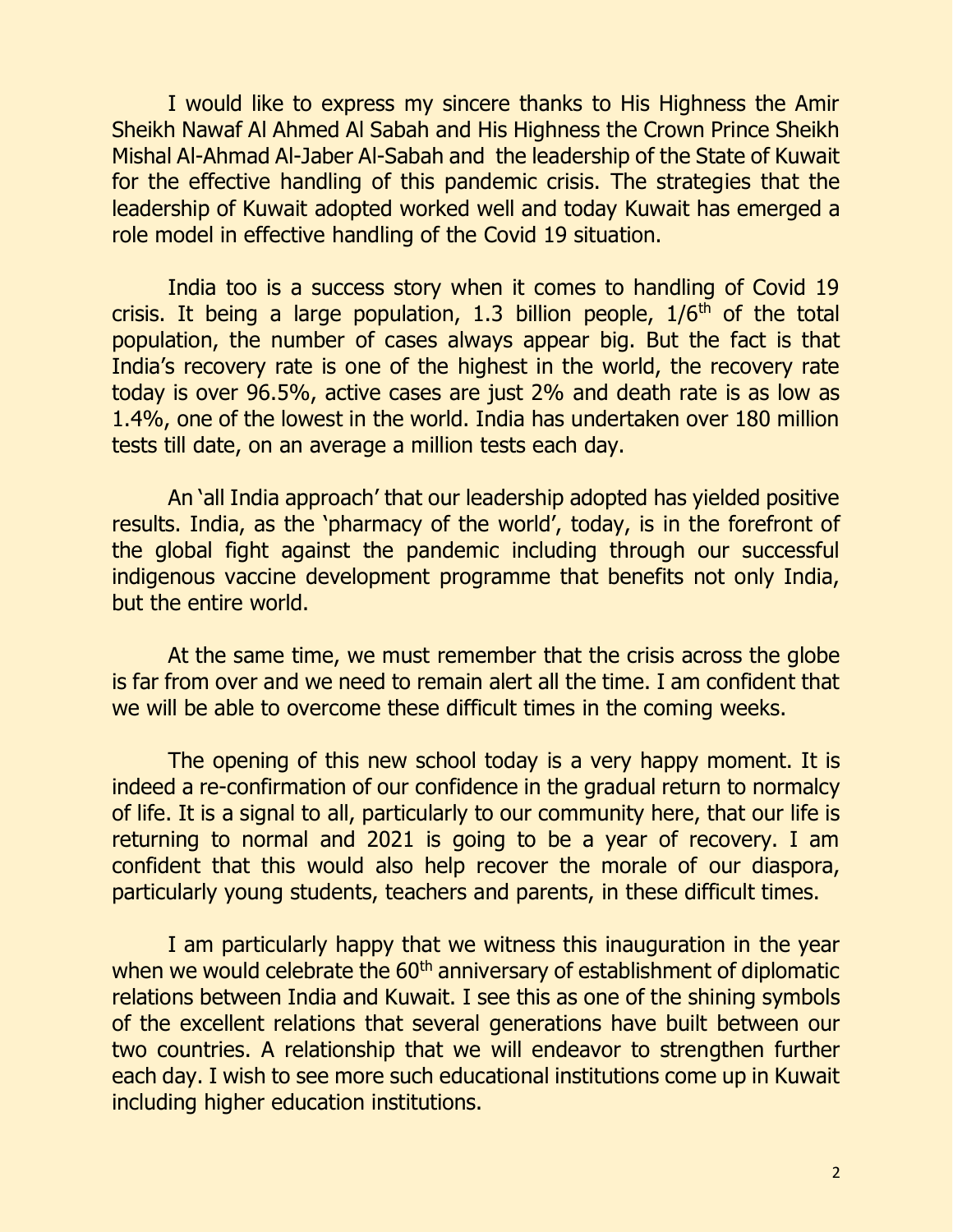## Dear Friends,

With the presence of our schools here, we have been able to address the requirement of school education for our children here. At the same time, I am aware of the need to address the requirement of higher education for the children who qualify from these schools. I urge the managements of the Indian schools in Kuwait to work with their Kuwaiti counterparts to establish institutions of higher education in partnership with the best institutions in India. The Embassy will be happy to extend full support to all such endeavors that would benefit our community and further strengthen our partnership.

India, as most of us are aware, has one of the largest networks of higher education institutions in the world. In 2020-21, there were 9,700 total AICTE approved institutes. Of the total, there were 4,100 undergraduate, 4,951 postgraduate and 4,514 diploma courses in AICTE approved institutes. India has become the second largest market for E-learning after the US. The sector is expected to reach US\$ 1.96 billion by 2021 with around 9.5 million users. However, there is still a lot of potential for further development in the education system. We are opening new IITs and IIMs all across the country to provide quality education to our new generation. In 2030, it is estimated that India's higher education will emerge as the single largest provider of global talent with one in four graduates in the world being a product of the Indian higher education system. India will be among the top five countries in the world in terms of research output with an annual R&D spend of US\$ 140 billion having more than 20 universities among the global top 200 universities. All these point to the huge opportunity that exists in developing partnership between India and countries like Kuwait in higher education. Let's explore the possibilities.

## Dear Friends,

While we open this new school here today, let me recall the transformation that our homeland is witnessing in the school education sector in recent years. I would like to quote from the remarks by Hon'ble Prime Minister when he addressed the higher education conclave in August 2020. Referring to our new Education policy he said, I quote, "This education policy lays special emphasis to make India more powerful, to take it to new heights, to empower the Indian citizens and to make available maximum opportunities to them. Indian student will be able to play a constructive role